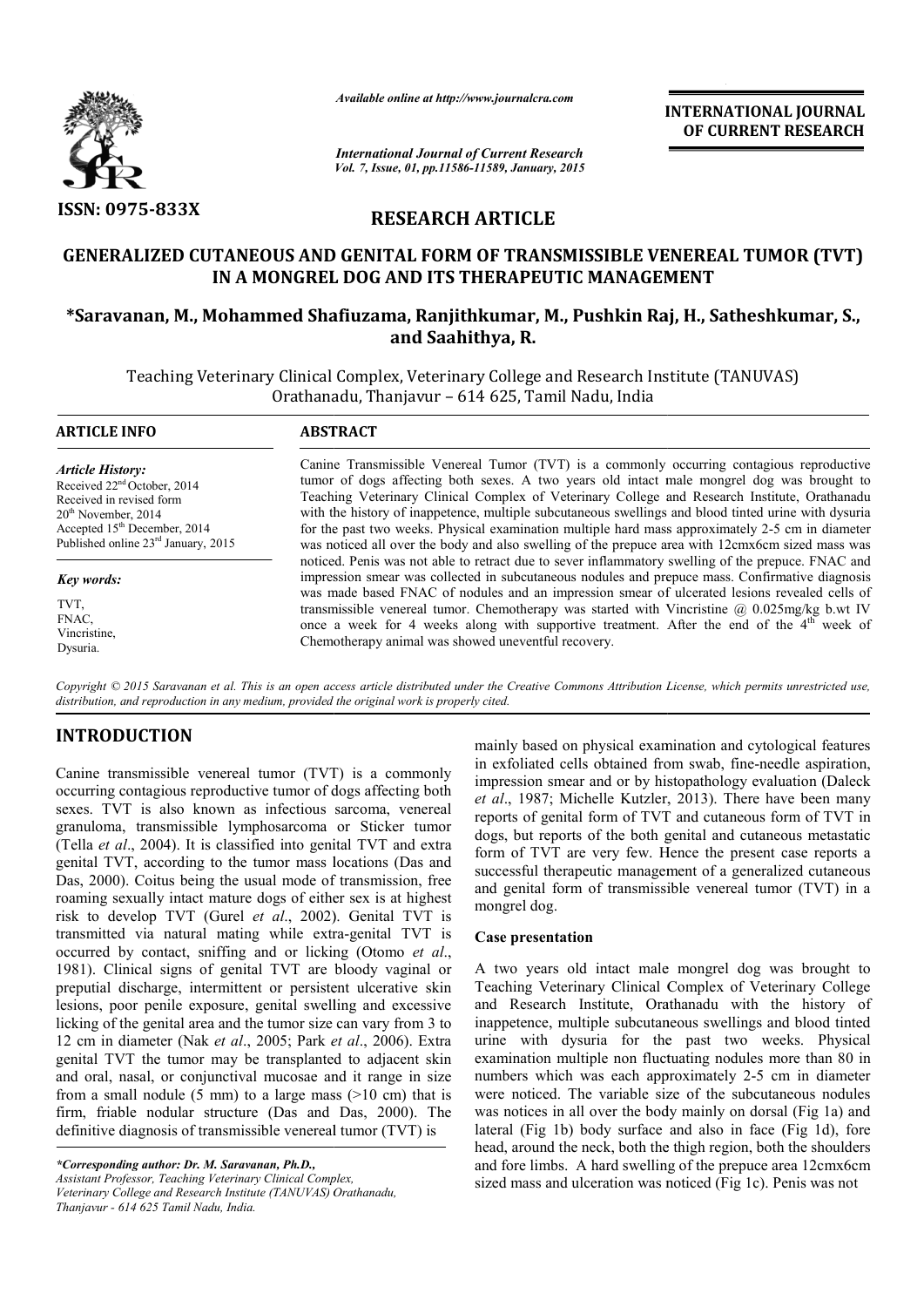able to retract due to sever inflammatory swelling of the prepuce. Vital sign parameters are found to normal. Hematological parameters were studies before and after therapy.

cytoplasm. Chemotherapy was started with Vincristine @ 0.02mg/kg b.wt IV once a week for 4 weeks along with supportive treatment. Clinical recovery was noticed from 2<sup>nd</sup> dose of Vincristine therapy with reduction in the size of mass. was started with Vincristine  $\omega$ <br>a week for 4 weeks along with<br>al recovery was noticed from  $2^{nd}$ 



**Fig. 1. Before chemotherapy**



**Fig. 2. After chemotherapy**

|  |  |  | Table 1. Hematological alteration before and after therapy |  |  |
|--|--|--|------------------------------------------------------------|--|--|
|  |  |  |                                                            |  |  |

| Parameters          | Before treatment on day0          | After treatment on 4 <sup>th</sup> week |
|---------------------|-----------------------------------|-----------------------------------------|
| WBC $(x10^3/\mu l)$ | 14.85                             | 14.52                                   |
| <b>LYMPHOCYTE</b>   | 8.0                               | 27.0                                    |
| <b>MONOCYTE</b>     | 1.0                               | 2.0                                     |
| <b>NEUTROPHILS</b>  | 79.0                              | 66.0                                    |
| <b>EOSINOPHLS</b>   | 10.0                              | 3.0                                     |
| <b>BASOPHILS</b>    | 2.0                               | 2.0                                     |
| RBC $(x10^6/\mu l)$ | 6.44                              | 6.5                                     |
| HB (g/dl)           | 13.8                              | 13.5                                    |
| PCT $(\%)$          | 38.22                             | 39.2                                    |
| MCV(f)              | 59                                | 65                                      |
| $MCH$ (pg)          | 21.4                              | 23.5                                    |
| MCHC (g/dl)         | 36.0                              | 32.0                                    |
| PT $(x10^3/\mu l)$  | 174.0                             | 323.0                                   |
| Interpretation      | Microcytosis and Thrombocytopenia | Normal                                  |

Hematology parameters revealed normal Hb, hematocrit, total erythrocyte count and total leukocyte count (Table 1). However, microcytosis and thrombocytopenia was noticed and these become normal after  $4<sup>th</sup>$  week of therapy. For the cytology study FNAC and impression smear was collected in subcutaneous nodules, prepuce mass and ulceration lesion on penile area. The Fine needle aspirate of the subcutaneous mass and impression smear of ulcerated mass after cytological examination confirmed transmissible venereal tumor i.e. anisocytosis with round nuclei, large nucleoli and vacuolated After the end of the  $4<sup>th</sup>$  week of Chemotherapy animal was showed uneventful recovery with complete regression (Fig. 2) of the subcutaneous as well as penile tumor mass.

## **DISCUSSION**

TVT is the most prevalent tumor of the genitalia of the either sex of dog, but cutaneous form of TVT is uncommon. The etiology of TVT is not completely known, but it can transmit from affected dogs by coitus and or by natural contact (Gurel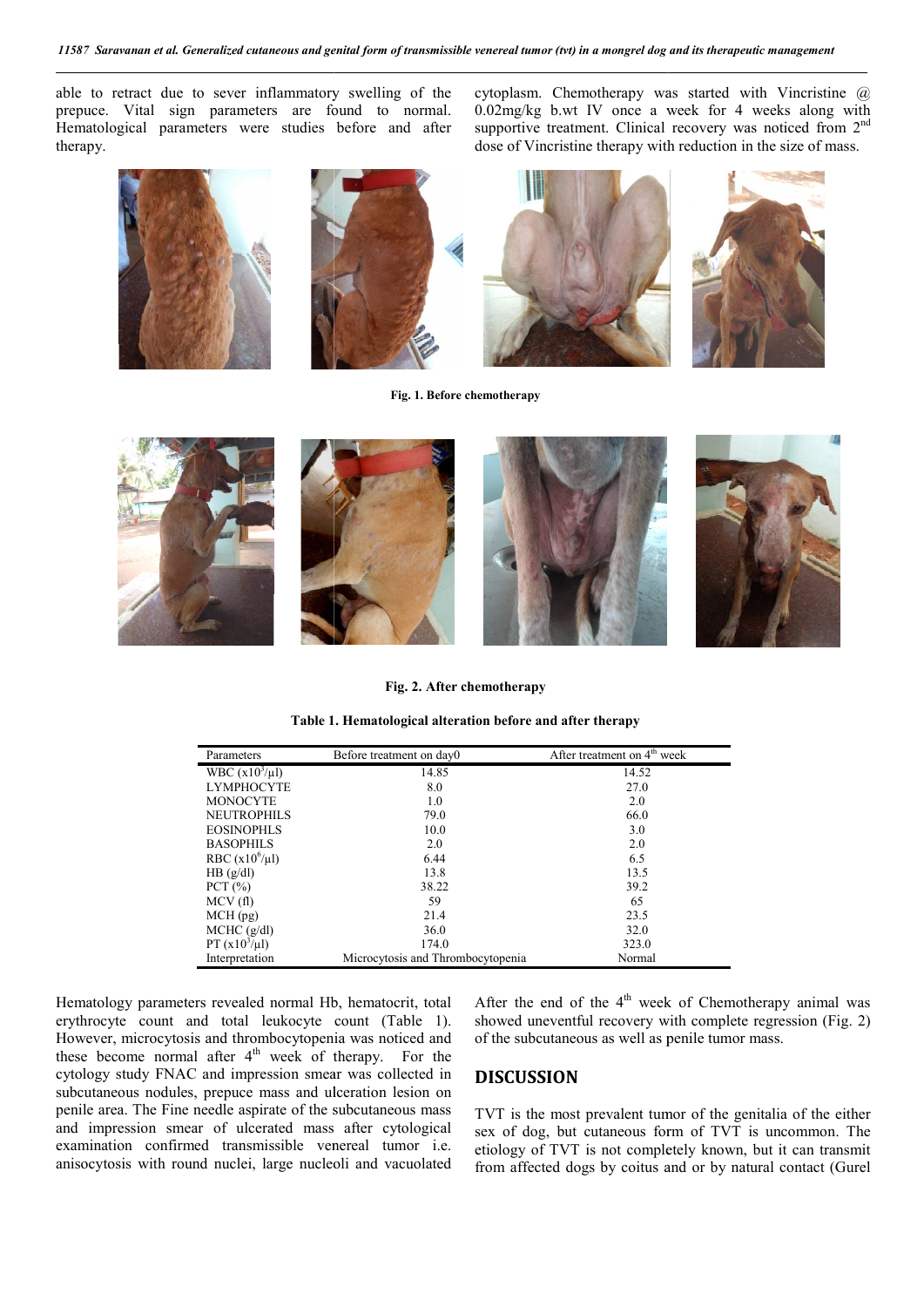*et al*., 2002). In the present case the cutaneous mass appears to be due to metastasis and spreading of tumor cells. TVTs are immunogenic tumors and the immune system of the host plays a major role in inhibiting tumor growth and metastasis (Cohen, 1985).

Clinical signs may vary according to the localization of the tumors. Dogs with genital localization have a hemorrhagic discharge. In male dogs lesions are usually localized to cranially on the glans penis, preputial mucosa and or the bulbus glandis. Tumor masses often protrude from the prepuce (Higgins, 1966) and phimosis can be a complication (McEvoy, 1987). The discharge can be confused with urethritis, cystitis, or prostatitis (Rogers, 1997). In cases with extra genital localization of the TVT and diagnosis is usually more difficult because of the TVTs cause a variety of clinical signs depending on the location of the tumor mass *viz.* sneezing, epistaxis, epiphora, halitosis and tooth loss, exophthalmos, skin bumps, facial or oral deformation along with regional lymph node enlargement (Rogers, 1997).

Hematology was indicative of marked microcytosis and thrombocytopenia owing to immunosuppressive nature of the disease, leading to secondary bacterial invasion. The hematological findings were in contrast to Das *et al*. (1991). Ulcar Igor *et al*. (2012) reported cytological evaluation tumors of genital tract in dogs are essential for diagnosis and the cytological features of the genital tumors have typical criteria of TVT. FNAC is widely used in clinics for being a simple, safe, quick, low-cost, minimally invasive and painful method, which helps to preserve cellular morphology (Schlafer and Miller, 2007; Bassani-Silva *et al*., 2003). Moreover, this technique has high accuracy for TVT diagnosis (Meinkoth and Cowell, 2002) and the monitoring of treatment (Batamuzi *et al*., 1993) regarding genital and extra-genital tumors (Amaral *et al*., 2004).

In the present case surgical removal or radiation therapy was not attempted because distribution of tumor mass all over the body and it may not only provide satisfactory response but also causes tumor recurrent. So chemotherapy was initiated with Vincristine sulfate @ 0.025mg/kg bwt IV once a week for 5 weeks. Vincristine sulfate has been widely accepted as an efficient single chemotherapeutic agent for the treatment of TVT (Mello Martins *et al*., 2005). Vincristine sulfate acts by binding to tubulin dimer which is necessary for mitosis of spindle fibers, contributing to cellular division arrested in metaphase stage (Coppoc, 2009). The typical course of Vincristine treatment is four to eight week of intravenous administration at 0.5 to 0.7 mg/m2 body surface area (BSA) (Boscos and Ververidis, 2004) or 0.025 mg/kg body weight (BW) (Das and Das, 2000; Kunakornsawat *et al*., 2009). Animal showed clinical improvement from  $2<sup>nd</sup>$  week of chemotherapy and complete uneven full recovery was noticed after 5<sup>th</sup> weeks of Vincristine sulfate chemotherapy.

#### **Conclusion**

Vincristine sulfate dose rate of 0.025mg/kg bwt IV once a week for 4 weeks showed complete recovery from generalized cutaneous and genital form of transmissible venereal tumor (TVT) in a mongrel dog.

#### **Acknowledgment**

The authors are thankful to the Dean, Veterinary College and Research Institute Orathanadu for providing all facilities to carry out the present investigation

### **REFERENCES**

- Amaral, A.S., Gaspar, L.F.J., Bassani-Silva, S. and Rocha, N.S. 2004. Cytological Diagnosis of Transmissible Venereal Tumor in the Region of Botucatu, Brazil (Descriptive Study: 1994 to 2003). Revista Portuguesa de Ciencias Veterinarias, 99: 167-171.
- Bassani-Silva, S., Amaral, A.S., Gaspar, L.F.J., Rocha, N.S., Portela, R.F., Jeison, S.S., Teixeira, C.R. and Sforcin, J.M. 2003. Transmissible Venereal Tumor—Review. *Journal of Pet Food and Health,* Care, 2: 77-82.
- Batamuzi, E.K. and Kessy, B.M. 1993. Role of Exfoliative Cytology in the Diagnosis of Canine Transmissible Venereal Tumor. *Journal of Small Animal Practice*, 34: 399-401.
- Boscos, C.M. and Ververidis, H.N. 2004. Canine TVT Clinical findings, Diagnosis and Treatment. In Proceedings of the 29th World Small Animal Veterinary Association, Oct 6-9. Rhodes, Greece.
- Cohen, D. 1985. The canine transmissible venereal tumor: A unique result of tumor progression. *Adv. Cancer Res.,* 43: 75-112.
- Coppoc, G.L. 2009. Chemotherapy of neoplastic diseases. In: Veterinary Pharmacology and Therapeutics. 9<sup>th</sup> edi. J.E. Riviere and M.G. Papich (eds) Ames: Willey-Balckwell, pp 1205-1231.
- Daleck, C.L.M., Ferreira, H.I. and Daleck, C.R. 1987. Further Studies on the Treatment of Canine Transmissible Venereal. *Ars Veterinaria.,* 3: 203-209.
- Das, U. and Das, A.K. 2000. Review of canine transmissible venereal sarcoma. Veterinary Research Communications, 24 (8): 545-556.
- Das, U., Das, A.K., Das, D. and Das, B. B. 1991. Clinical report on the efficacy of chemotherapy in canine transmissible venereal sarcoma. *Indian Vet. J.,* 68: 249- 252.
- Gurel, A., Kuscu, B., Gulanber, E.G. and Run, S.S. 2002. Transmissible venereal tumors detected in the extra genital organs of dogs. *Israel J. Vet. Med.,* 57:23-26.
- Higgins, D.A. 1966. Observations on the canine transmissible venereal tumor as seen in the Bahamas. Vet Rec., 79(3):67- 71.
- Kunakornsawat, S., Imsilp, K., Yatbanthoong, N., Ratanapob, N., Supsavhad, W., Sreesampan, S. and Nuklang, G. 2009. Vincristine chemotherapeutic treatment for transmissible venereal tumor in 60 dogs. *KPSJ.,* 8(2): 79-91.
- McEvoy, G.K. 1987. American Hospital Formulary Service Drug information. In: Bethesda, MD. American Society of Hospital and Pharmacists.
- Meinkoth, J.H. and Cowell, R.L. 2002. Sample Collection and Preparation in Cytology: Increasing Diagnostic Yield and Recognition of Basic Cell Types and Criteria of Malignancy. *Veterinary Clinics of North America*: Small Animal Practice, 32: 1187-1235.